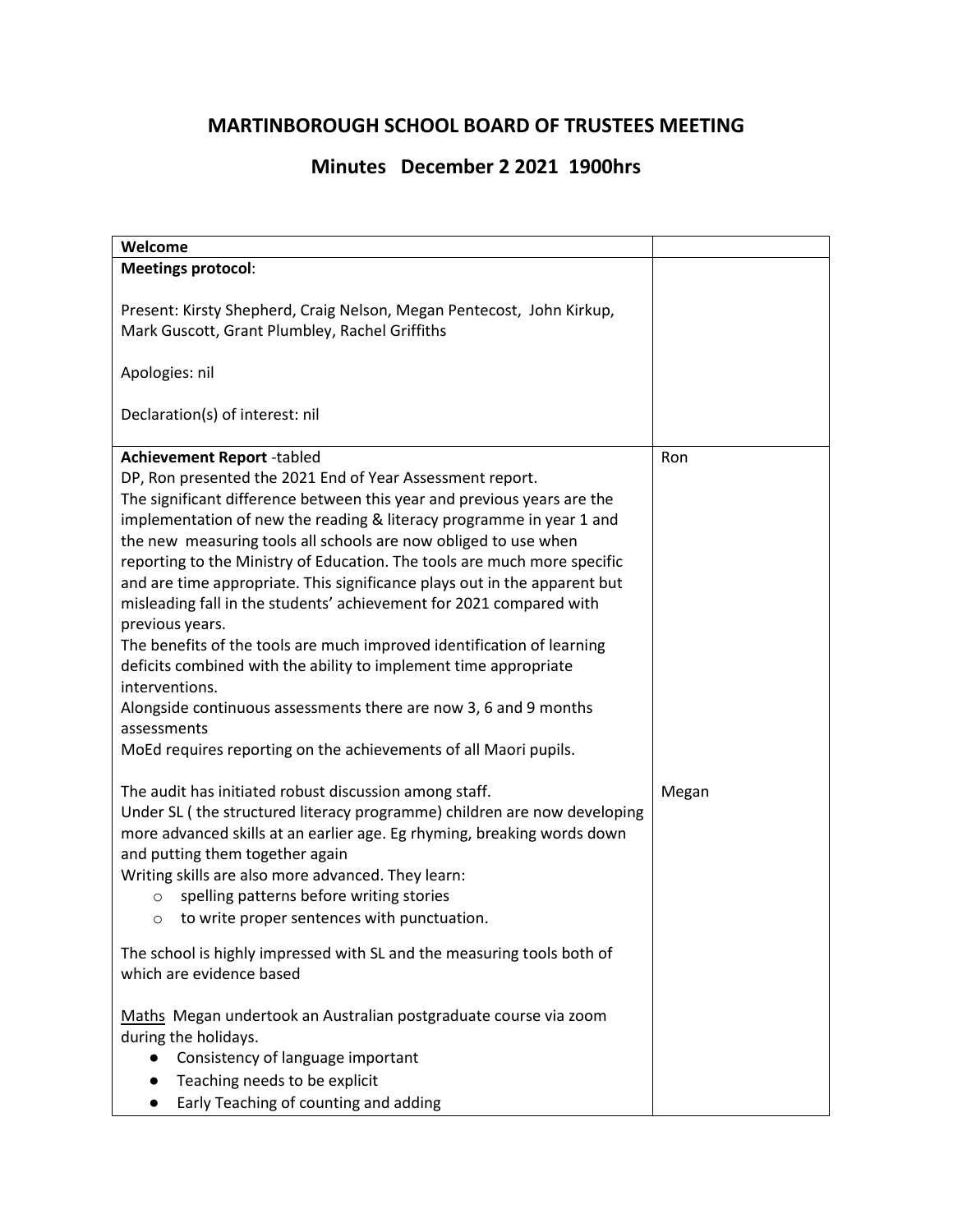| Teaching maths is following a similar scrutiny and revision to that<br>$\bullet$                                                                                      |                      |
|-----------------------------------------------------------------------------------------------------------------------------------------------------------------------|----------------------|
| of reading over the past few years                                                                                                                                    |                      |
|                                                                                                                                                                       |                      |
| <b>Principals Report tabled</b><br>Resignations of 2 valued teachers has been received late in the                                                                    | <b>Craig Nielson</b> |
| term. Replacements will be sought in 2022<br>ERO due in Term 1 but with different focus. The focus is now                                                             |                      |
| working alongside schools to identify areas for improvement and                                                                                                       |                      |
| to support school development; ie a more supportive and                                                                                                               |                      |
| collaborative process                                                                                                                                                 |                      |
| Last day of school Dec 15                                                                                                                                             |                      |
| School opens Feb 2 <sup>nd</sup> 2022                                                                                                                                 |                      |
|                                                                                                                                                                       |                      |
| Craig moved his report be accepted. Seconded by Mark                                                                                                                  |                      |
| <b>Sabbatical Report</b>                                                                                                                                              | Craig                |
| The focus of study was building and maintaining high performance teams                                                                                                |                      |
| What does a supportive environment look like                                                                                                                          |                      |
| What is our whakapapa<br>$\bullet$                                                                                                                                    |                      |
| Craig spent time with a former colleague and more recently an advisor to<br>elite international sports teams and published author on leadership and<br>team building. |                      |
| Some outcomes:                                                                                                                                                        |                      |
| Communicating the vision must be clear and specific<br>$\bullet$                                                                                                      |                      |
| Team & individuals need to understand and own the vision                                                                                                              |                      |
| Importance of individual stories & self knowledge                                                                                                                     |                      |
| Importance of understanding roles and personal styles<br>$\bullet$                                                                                                    |                      |
| Craig is planning team building exercises in the 1st term 2022                                                                                                        |                      |
| <b>Strategic Discussion</b>                                                                                                                                           | Kirsty Shepherd      |
| BYODevice: discussed in depth                                                                                                                                         |                      |
| The school is mindful of the harder economic climate for families                                                                                                     |                      |
| but sadly the same economics also affect the school.                                                                                                                  |                      |
| To date there is no feedback from the letter to parents/ care givers                                                                                                  |                      |
| Dean di Bona has offered to source funds for 30 devices from Lions                                                                                                    |                      |
| and other individuals.                                                                                                                                                |                      |
| Will report in February on financial effect of these changes we are                                                                                                   |                      |
| asking parents to make to the bottom line.                                                                                                                            |                      |
| <b>School Documents</b>                                                                                                                                               |                      |
| Nil                                                                                                                                                                   |                      |
|                                                                                                                                                                       |                      |
|                                                                                                                                                                       |                      |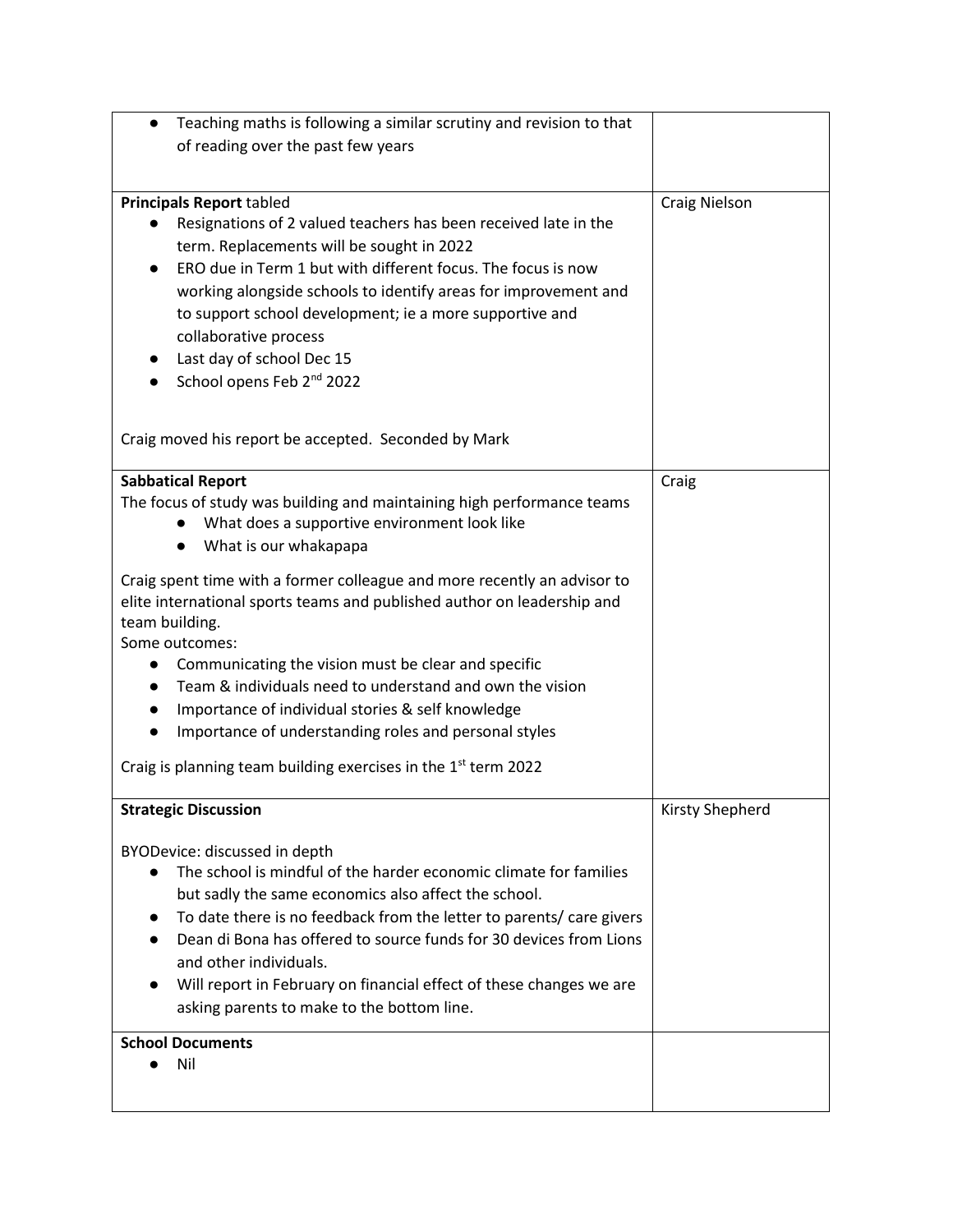| <b>Monitoring</b>                                                               | John   |
|---------------------------------------------------------------------------------|--------|
| Financial report tabled                                                         |        |
| Projected end of year deficit of \$50.000 - \$8,000 better than 2020<br>$\circ$ |        |
| Town rates have been increased by 30%<br>$\circ$                                |        |
| Water rates are based on the number of toilets (27) and not on<br>$\circ$       |        |
| any other possible use                                                          |        |
| The mayor was invited to the school to discuss both rates<br>$\circ$            |        |
| One teacher aide (TA) is not returning in 2022 & will not be<br>$\circ$         |        |
| replaced                                                                        |        |
| All TAs will be working reduced hours in 2022<br>$\circ$                        |        |
| Deadline for SIP funding extended<br>$\circ$                                    |        |
| Approximately 40 x 4year olds due to start in 2022<br>$\circ$                   |        |
| BOT elections included in draft budget<br>O                                     |        |
| Draft budget approved unanimously<br>$\circ$                                    |        |
|                                                                                 |        |
|                                                                                 |        |
| John moved his report be accepted<br>Seconded by Craig                          |        |
|                                                                                 | Mark   |
| Property:                                                                       |        |
| New Property person in the MoEd<br>$\circ$                                      |        |
| Meeting with alarm specialist due on Wednesday<br>$\circ$                       |        |
| Work on alarm, drainage, boiler and roof scheduled to take place<br>$\circ$     |        |
| in the holidays                                                                 | Grant  |
| New valuation for the school house is \$830k<br>$\circ$                         |        |
|                                                                                 |        |
| Health & Safety:                                                                | Kirsty |
| School buildings and property to be securely locked during the<br>$\circ$       |        |
|                                                                                 |        |
| holidays                                                                        | Rachel |
|                                                                                 |        |
| Personnel                                                                       |        |
| Refer Principals Report on 2 staff resignations<br>O                            |        |
| Nil else<br>$\circ$                                                             |        |
|                                                                                 |        |
|                                                                                 |        |
| Community                                                                       |        |
| RTV: postponed until later in 2022<br>$\circ$                                   |        |
| Committee coming to grips with the logistics of Covid measures<br>O             |        |
| and running the event                                                           |        |
|                                                                                 |        |
| <b>Meeting Admin</b>                                                            |        |
|                                                                                 |        |
| Minutes of previous meeting accepted as true and correct.                       |        |
| Moved by John. Seconded by Craig                                                |        |
|                                                                                 |        |
| Matters arising: discussed above                                                |        |